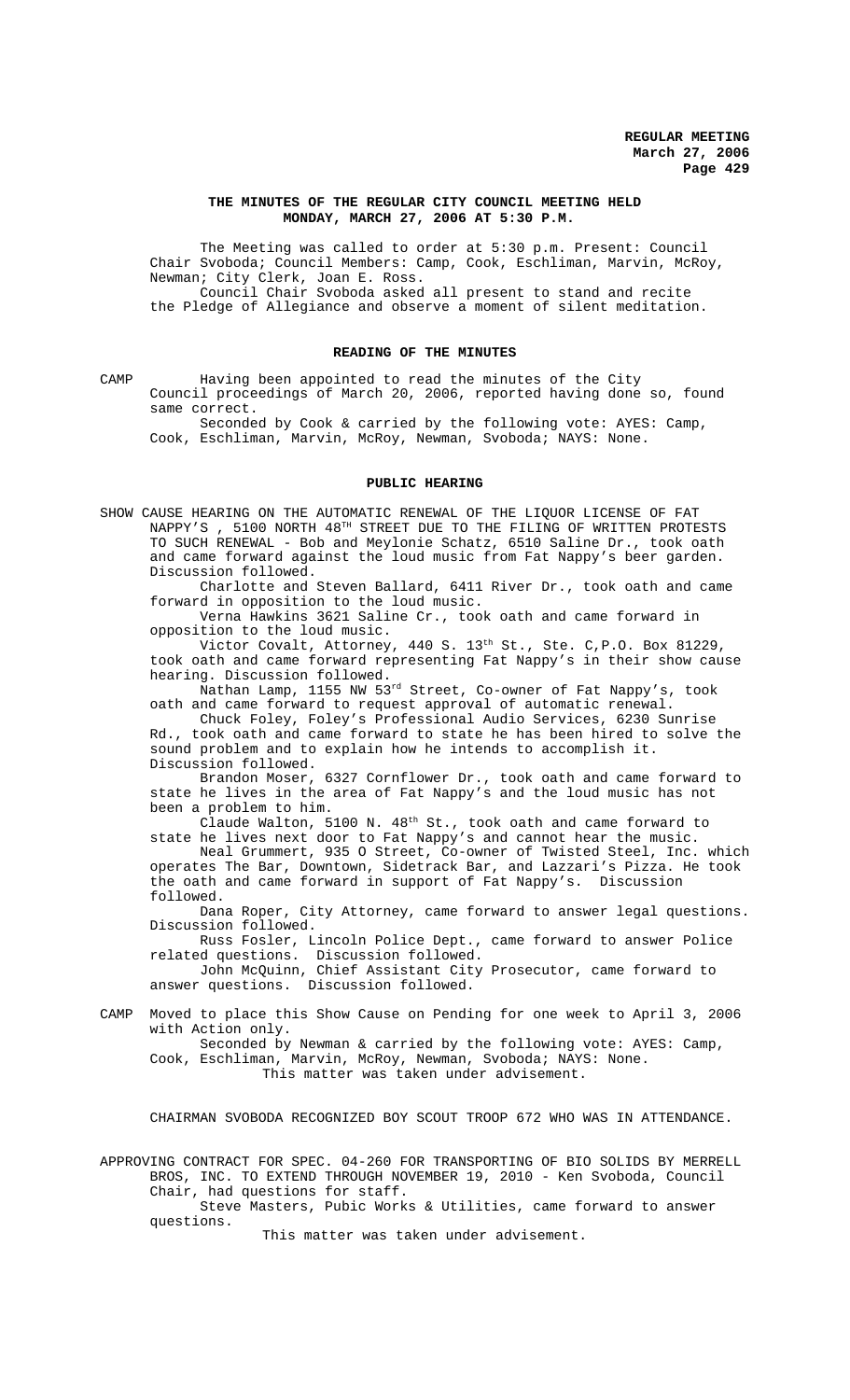CHANGE OF ZONE 05077 - APPLICATION OF THUNDERSTONE LLC FOR A PLANNED UNIT DEVELOPMENT DESIGNATION OF PROPERTY GENERALLY LOCATED AT N.W. 32ND STREET AND WEST O STREET, AND FOR APPROVAL OF A DEVELOPMENT PLAN WHICH PROPOSES MODIFICATIONS TO THE ZONING ORDINANCE AND LAND SUBDIVISION ORDINANCE TO ALLOW APPROXIMATELY 33,000 SQUARE FEET FOR PRODUCT DISPLAY, MARKETING, ADMINISTRATIVE OFFICES AND PRODUCTION AREA, ON THE UNDERLYING H-3 HIGHWAY COMMERCIAL DISTRICT - J. D. Burt, with Design Associates., 1609 N St., Suite 100, came forward representing Thunderstone, LLC. Nicole Fleck-Tooze, Public Works & Utilities, came forward to answer questions.

Ray Hill, Planning Dept., came forward to state Planning Dept. were in agreement to the conditions of approval. Discussion followed. Mr. Burt came forward in rebuttal. Discussion followed. This matter was taken under advisement.

APPROVING THE LICENSE AGREEMENT FOR GOLF PROFESSIONALS BETWEEN THE CITY AND CORY FLETCHER FOR A FIVE-YEAR PERIOD AT MAHONEY GOLF COURSE; APPROVING THE LICENSE AGREEMENT FOR GOLF PROFESSIONALS BETWEEN THE CITY AND TIMOTHY ROWLAND FOR A FIVE-YEAR PERIOD AT PIONEERS GOLF COURSE; APPROVING THE LICENSE AGREEMENT FOR GOLF PROFESSIONALS BETWEEN THE CITY AND DENIS M. VONTZ FOR A FIVE-YEAR PERIOD AT HIGHLANDS GOLF COURSE; APPROVING THE LICENSE AGREEMENT FOR GOLF PROFESSIONALS BETWEEN THE CITY AND JOHN CRAW FOR A FIVE-YEAR PERIOD AT HOLMES GOLF COURSE - Steve Hiller, Assistant Director of Parks and Recreation Dept., stated these are five year contracts compared to the previous three year contracts. Discussion followed.

This matter was taken under advisement.

AMENDING CHAPTER 9.20 OF THE LINCOLN MUNICIPAL CODE RELATING TO OFFENSES AGAINST PUBLIC PEACE BY AMENDING SECTION 9.20.030, DISORDERLY HOUSE; MAINTAINING, TO FURTHER DEFINE THE PERSONS FOUND TO BE RESPONSIBLE FOR PROPERTY; AND ADDING A NEW SECTION NUMBERED 9.20.045 TO ESTABLISH MINIMUM PENALTIES FOR MAINTAINING OR BEING AN INMATE OR VISITOR OF A DISORDERLY HOUSE AND TO ENHANCE PENALTIES FOR SUBSEQUENT VIOLATIONS OF SECTIONS 9.20.030 OR 9.20.040 OF THE LINCOLN MUNICIPAL CODE 0 - Patte Newman, Council Member, stated this ordinance was created originally in 1940 and was amended in 1959. The Problem Resolution Team requested this ordinance be updated to reflect increased penalties.

David Anderson, 1834 G Street, owner and manager of 40 units came forward in support. Discussion followed.

Tim Francis, 2511 T Street, came forward representing the Hawley Area Neighborhood Assn., came forward in support. Discussion followed. Larry Zink, 4926 Leighton Avenue, came forward in support.

Carol Brown, 2201 Elba Cr., came forward in support.

David Solheim, University of Nebraska Lincoln student, came forward representing the Student Association of the University of Nebraska Lincoln in support. Discussion followed.

Pat Anderson-Sifwentez, 1500 S.  $11^{\text{th}}$  Street, came forward in support.

Glen Cekal, 1420 C Street -#A, came forward in support.

Jeff Tangeman, 1144 Peach Street, came forward representing the Everett Neighborhood Assn. in support. Discussion followed.

Fred Freytag, 530 S. 38<sup>th</sup> Street, came forward representing the Witherbee Neighborhood Association in support. Discussion followed. Becky Schenaman, 817 Y Street, of German Russian Bottoms area,

came forward in support. Russell Miller, 341 S. 52nd Street, came forward representing the

Lincoln Neighborhood Alliance in support. Maurice Baker, 3259 Starr Street, came forward in support.

William Carver, 2202 Washington Street, came forward representing the Near South Neighborhood Association in support.

Tracy Lines, 1001 S. 37th Street, came forward representing the 40th & A Neighborhood Association in support.

Susan Melcher, 2401 Garfield Street, came forward representing the many people renovating and living in the older houses and neighborhoods in support.

Marilyn Burbach, 1041 Charleston, North Bottoms, came forward in support.

Ed Caudill, 1223 N. 9<sup>th</sup> Street, came forward in support. Discussion followed.

John McQuinn, Chief Assistant City Prosecutor, came forward to answer questions. Discussion followed.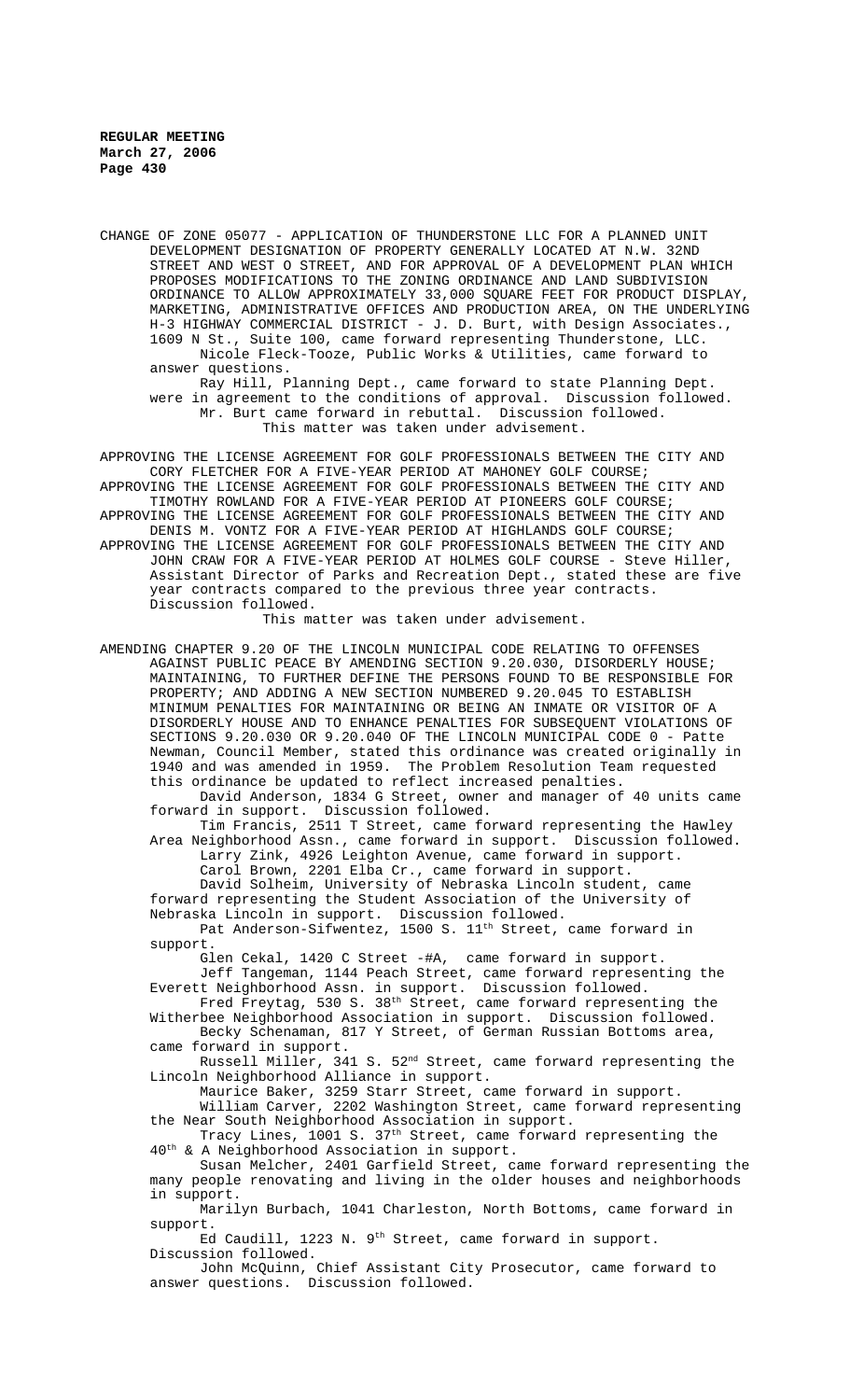### This matter was taken under advisement. **\*\* END OF PUBLIC HEARING \*\***

## **COUNCIL ACTION**

## **LIQUOR RESOLUTIONS - NONE**

### ORDINANCES - 2<sup>ND</sup> READING

- APPROVING CONTRACT FOR SPEC. 04-260 FOR TRANSPORTING OF BIO SOLIDS BY MERRELL BROS, INC. TO EXTEND THROUGH NOVEMBER 19, 2010 - CLERK read an ordinance, introduced by Jon Camp, approving a contract between the City of Lincoln and Merrell Bros. Inc. To transport biosolids from the City's Theresa Street Treatment facility, the second time.
- APPROVING A LICENSE AGREEMENT BETWEEN THE CITY AND TOWERCO LLC FOR THE PLACEMENT OF CITY'S EMERGENCY COMMUNICATIONS FACILITIES ON A TOWER ON PROPERTY OWNED BY TOWERCO GENERALLY LOCATED SOUTH OF HICKMAN, NEBRASKA - CLERK read an ordinance, introduced by Jon Camp, accepting and approving the License Agreement between the City of Lincoln, Nebraska, a municipal corporation, and TowerCo LLC hereinafter TowerCo, for the placement of City's emergency communications facilities upon a tower and tower property owned by TowerCo and authorizing the Mayor to sign such License Agreement on behalf of the City, the second time.
- APPROVING A LICENSE AGREEMENT BETWEEN THE CITY AND NEXTEL WIP LEASE CORPORATION FOR THE PLACEMENT OF CITY'S EMERGENCY COMMUNICATIONS FACILITIES ON A TOWER ON PROPERTY OWNED BY NEXTEL GENERALLY LOCATED AT S. 68TH AND OLIVE CREEK IN FIRTH, NEBRASKA - CLERK read an ordinance, introduced by Jon Camp, accepting and approving the License Agreement between the City of Lincoln, Nebraska, a municipal corporation, and Nextel WIP Lease Corporation, hereinafter Nextel, for the placement of City's emergency communications facilities upon a tower and tower property owned by Nextel and authorizing the Mayor to sign such License Agreement on behalf of the City, the second time.
- APPROVING A LICENSE AGREEMENT BETWEEN THE CITY AND VERIZON WIRELESS FOR THE PLACEMENT OF TELECOMMUNICATIONS FACILITIES UPON CITY PROPERTY AT MAX ROPER PARK GENERALLY LOCATED AT N. 10TH AND BELMONT STREET - CLERK read an ordinance, introduced by Jon Camp, accepting and approving the License Agreements between the City of Lincoln, Nebraska, a municipal corporation, and Verizon Wireless (VAW) LLC dba Verizon Wireless for the placement of telecommunications facilities upon City property located in Max Roper Park and authorizing the Mayor to sign such License Agreement on behalf of the City, the second time.
- CHANGE OF ZONE 05077 APPLICATION OF THUNDERSTONE LLC FOR A PLANNED UNIT DEVELOPMENT DESIGNATION OF PROPERTY GENERALLY LOCATED AT N.W. 32ND STREET AND WEST O STREET, AND FOR APPROVAL OF A DEVELOPMENT PLAN WHICH PROPOSES MODIFICATIONS TO THE ZONING ORDINANCE AND LAND SUBDIVISION ORDINANCE TO ALLOW APPROXIMATELY 33,000 SQUARE FEET FOR PRODUCT DISPLAY, MARKETING, ADMINISTRATIVE OFFICES AND PRODUCTION AREA, ON THE UNDERLYING H-3 HIGHWAY COMMERCIAL DISTRICT - CLERK read an ordinance, introduced by Jon Camp, amending the Lincoln Zoning District Maps attached to and made a part of Title 27 of the Lincoln Municipal Code, as provided by Section 27.05.020 of the Lincoln Municipal Code, by changing the boundaries of the districts established and shown thereon, the second time.
- APPROVING THE LICENSE AGREEMENT FOR GOLF PROFESSIONALS BETWEEN THE CITY AND CORY FLETCHER FOR A FIVE-YEAR PERIOD AT MAHONEY GOLF COURSE - CLERK read an ordinance, introduced by Jon Camp, WHEREAS the City owns and holds Mahoney Golf Course and operates a municipal golf course and clubhouse therein for the benefit of the citizens of the City of Lincoln; and WHEREAS, the Cory Fletcher, as manager is a Class "A" PGA Golf Professional and/or Director of Golf or Mahoney Golf Course; and WHEREAS, the City desires the services of Cory Fletcher to operate the restaurant concessions and serve as golf professional and/or Director of Golf for Mahoney Golf Course and he is qualified to perform these services, the first time.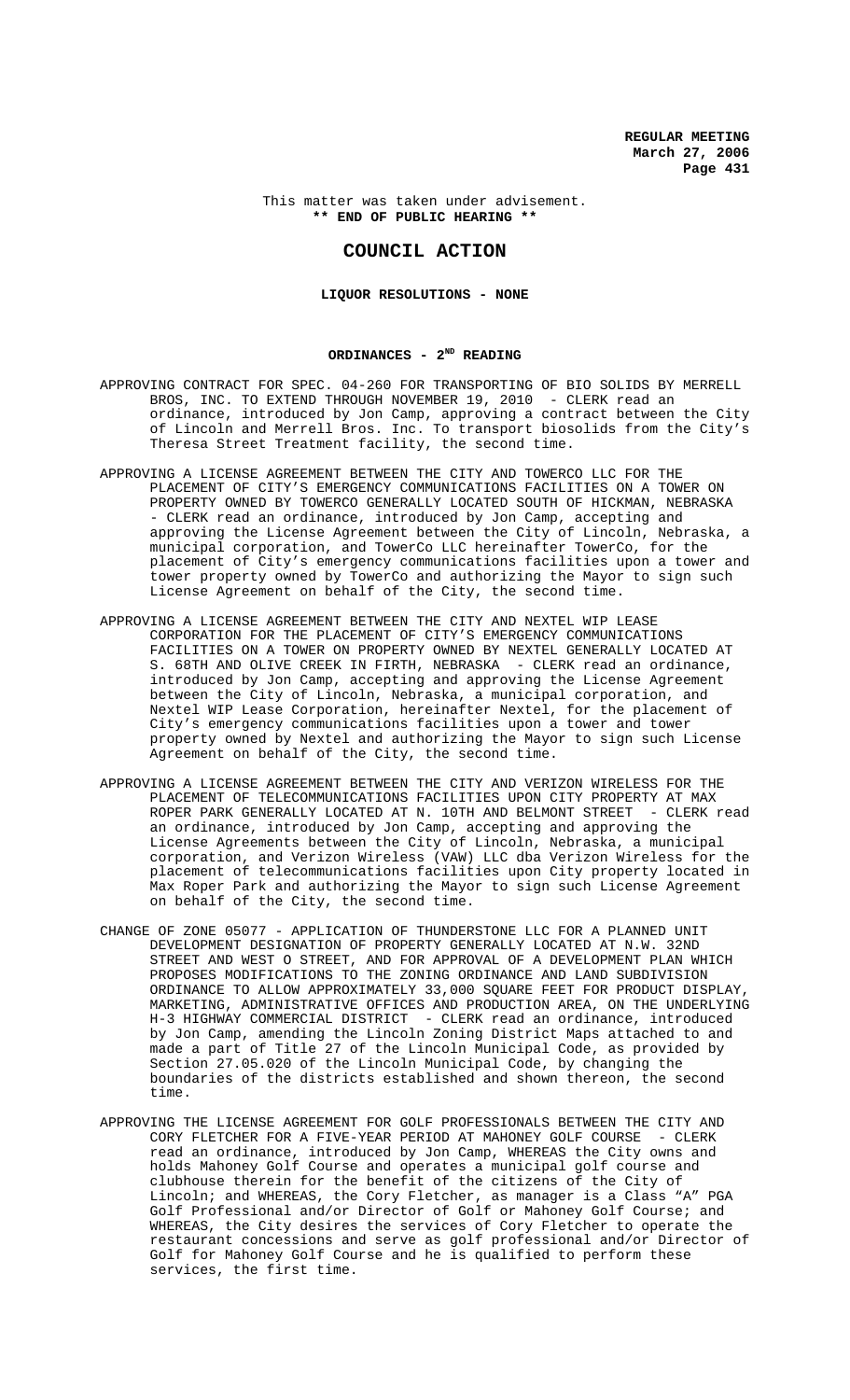- APPROVING THE LICENSE AGREEMENT FOR GOLF PROFESSIONALS BETWEEN THE CITY AND TIMOTHY ROWLAND FOR A FIVE-YEAR PERIOD AT PIONEERS GOLF COURSE - CLERK read an ordinance, introduced by Jon Camp, WHEREAS, the City owns and holds Pioneers Golf Course and operates a municipal golf course and clubhouse therein for the benefit of the citizens of the City of Lincoln; and WHEREAS, the Timothy Rowland, as manager, is a Class "A" PGA Golf Professional and/or Director of Golf for Pioneers Golf Course; and WHEREAS, the City desires the services of Timothy Rowland to operate the restaurant concessions and serve as golf professional and/or Director of Golf for Pioneers Golf Course and he is qualified to perform these services, the second time.
- APPROVING THE LICENSE AGREEMENT FOR GOLF PROFESSIONALS BETWEEN THE CITY AND DENIS M. VONTZ FOR A FIVE-YEAR PERIOD AT HIGHLANDS GOLF COURSE - CLERK read an ordinance, introduced by Jon Camp, WHEREAS, the City owns and holds Highlands Golf Course and operates a municipal golf course and clubhouse therein for the benefit of the citizens of the City of Lincoln; and WHEREAS, the Denis M. Vontz, as manager, is a Class "A" PGA Golf Professional and/or Director of Golf for Highlands Golf Course; and WHEREAS, the City desires the services of Denis M. Vontz to operate the restaurant concessions and serve as golf professional and/or Director of Golf for Highlands Golf Course and he is qualified to perform these services, the second time.
- APPROVING THE LICENSE AGREEMENT FOR GOLF PROFESSIONALS BETWEEN THE CITY AND JOHN CRAW FOR A FIVE-YEAR PERIOD AT HOLMES GOLF COURSE - CLERK read an ordinance, introduced by Jon Camp, WHEREAS, the City owns and holds Holmes Golf Course and operates a municipal golf course and clubhouse therein for the benefit of the citizens of the City of Lincoln; and WHEREAS, the John Craw, as manager, is a Class "A" PGA Golf Professional and/or Director of Golf for Holmes Golf Course; and WHEREAS, the City desires the services of John Craw to operate the restaurant concessions and serve as golf professional and/or Director of Golf for Holmes Golf Course and he is qualified to perform these services, the second time.
- AMENDING CHAPTER 9.20 OF THE LINCOLN MUNICIPAL CODE RELATING TO OFFENSES AGAINST PUBLIC PEACE BY AMENDING SECTION 9.20.030, DISORDERLY HOUSE; MAINTAINING, TO FURTHER DEFINE THE PERSONS FOUND TO BE RESPONSIBLE FOR PROPERTY; AND ADDING A NEW SECTION NUMBERED 9.20.045 TO ESTABLISH MINIMUM PENALTIES FOR MAINTAINING OR BEING AN INMATE OR VISITOR OF A DISORDERLY HOUSE AND TO ENHANCE PENALTIES FOR SUBSEQUENT VIOLATIONS OF SECTIONS 9.20.030 OR 9.20.040 OF THE LINCOLN MUNICIPAL CODE - CLERK SECTIONS 9.20.030 OR 9.20.040 OF THE LINCOLN MUNICIPAL CODE read an ordinance, introduced by Jon Camp, WHEREAS, the population of the City of Lincoln has grown and the problems associated with disorderly houses are exacerbated, the second time.

#### **RESOLUTIONS**

ACCEPTING THE REPORT OF NEW AND PENDING CLAIMS AGAINST THE CITY AND APPROVING DISPOSITION OF CLAIMS SET FORTH FOR THE PERIOD OF MARCH 1 - 15, 2006 - - CLERK read the following resolution, introduced by Jon Camp, who moved its adoption:<br><u>A-83783</u> BE IT RI BE IT RESOLVED by the City Council of the City of Lincoln,

Nebraska:

That the claims listed in the attached report, marked as Exhibit "A", dated March 16, 2006, of various new and pending tort claims filed against the City of Lincoln with the Office of the City Attorney or the Office of the City Clerk, as well as claims which have been disposed of, are hereby received as required by Neb. Rev. Stat. § 13-905 (Reissue 1997). The dispositions of claims by the Office of the City Attorney, as shown by the attached report, are hereby approved:

| DENTED.           |            | ALLOWED OR SETTLED                                          |
|-------------------|------------|-------------------------------------------------------------|
| Fred Fleming      | \$2,000.00 | Michelle Leehy \$100.00                                     |
| Magdalena Krynsky | 126.43     |                                                             |
| Jason Byrns       | 190.62     |                                                             |
|                   |            | The City Attorney is hereby directed to mail to the various |

claimants listed herein a copy of this resolution which shows the final disposition of their claim.

Introduced by Jon Camp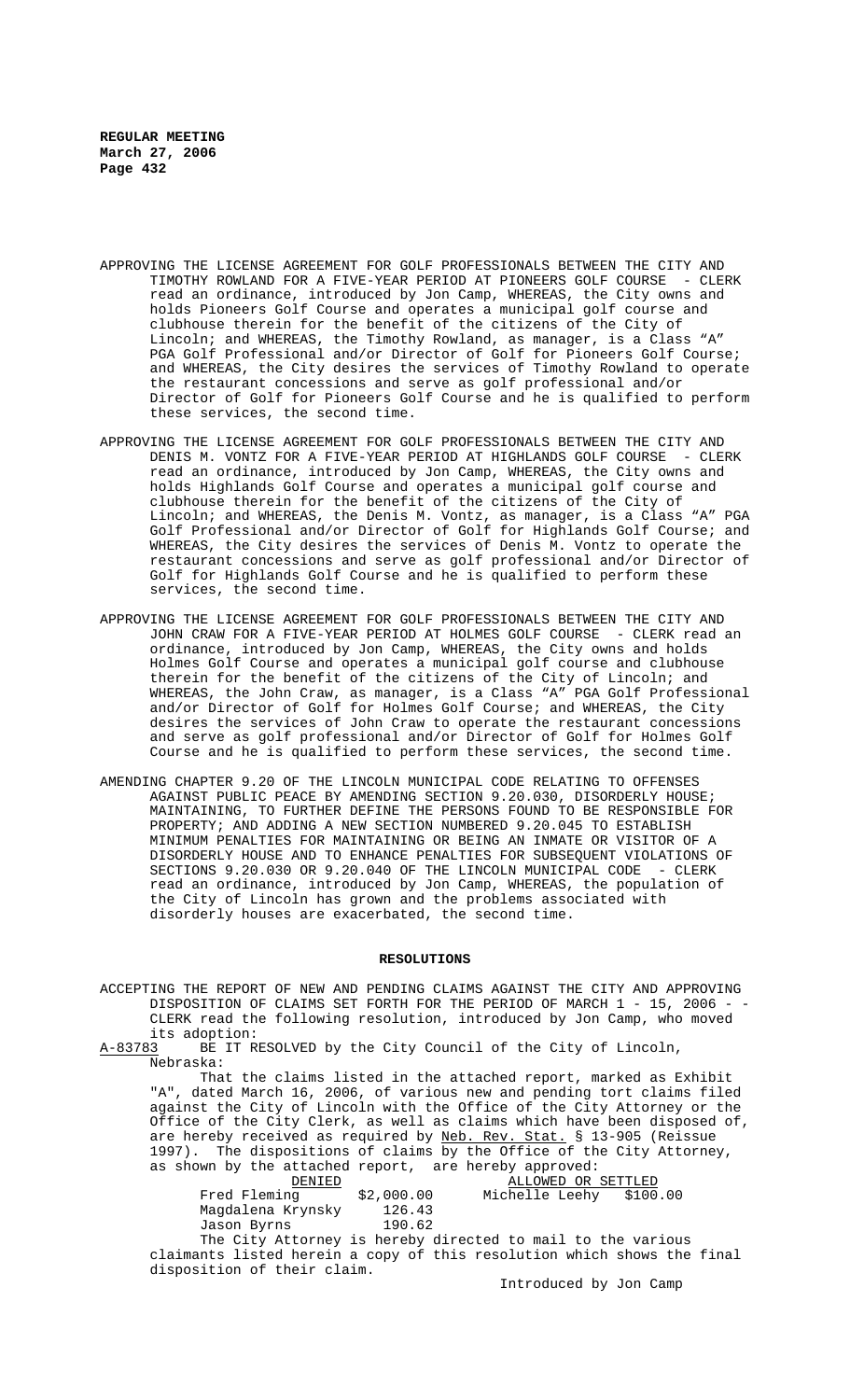Seconded by Newman & carried by the following vote: AYES: Camp, Cook, Eschliman, Marvin, McRoy, Newman, Svoboda; NAYS: None.

### **PETITIONS AND COMMUNICATIONS**

SETTING THE HEARING DATE OF MONDAY, APRIL 10, 2006 AT 1:30 P.M. FOR THE APP. OF SEKIPS, INC. DBA SPIKES BEACH BAR & GRILLE FOR A LIQUOR CATERING LICENSE AT 2300 JUDSON - CLERK read the following resolution, introduced

by Jonathan Cook, who moved its adoption:<br>A-83784 BE IT RESOLVED by the City Council, BE IT RESOLVED by the City Council, of the City of Lincoln, that a hearing date is hereby set for Mon., April 10, 2006 at 1:30 P.M. or a soon thereafter as possible in the City Council Chambers, County-City Building, 555 S. 10<sup>th</sup> St., Lincoln, NE, for Application of Sekips, Inc. Dba Spikes Beach Bar & Grille for a liquor catering license at 2300 Judson.

If the Police Dept. is unable to complete the investigation by said time, a new hearing date will be set.

Introduced by Jonathan Cook Seconded by Newman & carried by the following vote: AYES: Camp, Cook, Eschliman, Marvin, McRoy, Newman, Svoboda; NAYS: None.

SETTING THE HEARING DATE OF MONDAY, APRIL 10, 2006 AT 1:30 P.M. FOR THE APP. OF THUY T. NGUYEN DBA LITTLE SAIGON FOR A CLASS D LIQUOR LICENSE AT 940 N. 26TH STREET - CLERK read the following resolution, introduced by Jonathan Cook, who moved its adoption:

A-83785 BE IT RESOLVED by the City Council, of the City of Lincoln, that a hearing date is hereby set for Mon., April 10, 2006 at 1:30 p.m. or as soon thereafter as possible in the City Council Chambers, County-City Building, 555 S. 10<sup>th</sup> St., Lincoln, NE, for Application of Thuy T. Nguyen dba Little Saigon for a Class D liquor license at 940 N. 26 $^{\rm th}$ Street.

If the Police Dept. is unable to complete the investigation by said time, a new hearing date will be set.

Introduced by Jonathan Cook Seconded by Newman & carried by the following vote: AYES: Camp, Cook, Eschliman, Marvin, McRoy, Newman, Svoboda; NAYS: None.

SETTING THE HEARING DATE OF MONDAY, APRIL 10, 2006 AT 1:30 P.M. FOR THE APP. OF RPM BROTHERS, INC. DBA OVERLAND STATION FOR A CLASS C LIQUOR LICENSE AT 2805 NW 48<sup>TH</sup> STREET - CLERK read the following resolution, introduced by Jonathan Cook, who moved its adoption:<br>A-83786 BE IT RESOLVED by the City Council,

A-83786 BE IT RESOLVED by the City Council, of the City of Lincoln, that a hearing date is hereby set for Mon., April 10, 2006 at 1:30 p.m. or as soon thereafter as possible in the City Council Chambers, County-City Building, 555 S. 10<sup>th</sup> St., Lincoln, NE, for Application of RPM Brothers, Inc. dba Overland Station for a Class C liquor license at 2805 NW 48th Street.

If the Police Dept. is unable to complete the investigation by said time, a new hearing date will be set.

Introduced by Jonathan Cook Seconded by Newman & carried by the following vote: AYES: Camp, Cook, Eschliman, Marvin, McRoy, Newman, Svoboda; NAYS: None.

### **REPORTS OF CITY OFFICERS**

CLERK'S LETTER AND MAYOR'S APPROVAL OF ORDINANCES AND RESOLUTIONS PASSED BY COUNCIL ON MARCH 13, 2006 - CLERK presented said report which was placed on file in the Office of the City Clerk.

INVESTMENT OF FUNDS FOR THE QUARTER ENDING NOVEMBER 30, 2005 - CLERK read the following resolution, introduced by Jonathan Cook, who moved its

adoption:<br>A-83787 BE BE IT HEREBY RESOLVED BY THE CITY COUNCIL of the City of Lincoln, Nebraska:

That the attached list of investments be confirmed and approved, and the City Treasurer is hereby directed to hold said investments until maturity unless otherwise directed by the City Council. Introduced by Jonathan Cook

Seconded by Newman & carried by the following vote: AYES: Camp, Cook, Eschliman, Marvin, McRoy, Newman, Svoboda; NAYS: None.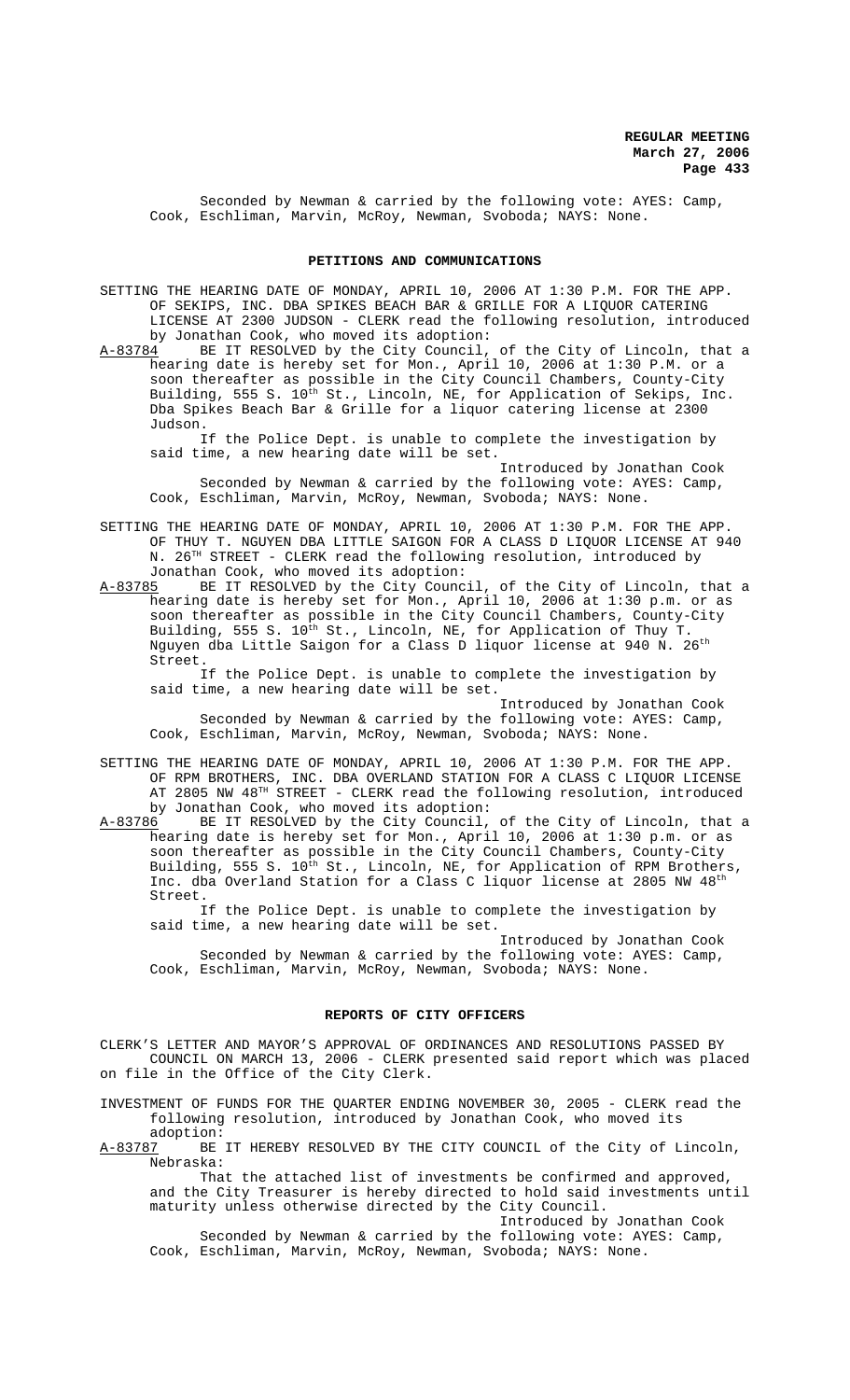- REAPPOINTING BRIDGET CHRISTENSEN, MARCIA MALONE, BETH RODACKER, DANJA PEGRAM-IDERS, KATHIE UHRMACHER, AND TAMI SOPER TO THE LINCOLN-LANCASTER COUNTY WOMEN'S COMMISSION FOR TWO-YEAR TERMS EXPIRING MARCH 1, 2008 - CLERK read the following resolution, introduced by Jon Camp, who moved its adoption:<br>A-83788 BE
- BE IT RESOLVED by the City Council of the City of Lincoln, Nebraska:

That the reappointment of Bridget Christensen, Marcia Malone, Beth Rodacker, Danja Pegram-Siders, Kathie Uhrmacher, 2and Tami Soper to the Lincoln-Lancaster County Women's Commission for two-year terms expiring March 1, 2008, is hereby approved.

Introduced by Jon Camp Seconded by Newman & carried by the following vote: AYES: Camp, Cook, Eschliman, Marvin, McRoy, Newman, Svoboda; NAYS: None.

APPOINTING ARLEN NIEVEEN TO THE COMMUNITY FORESTRY ADVISORY BOARD TO FILL AN UNEXPIRED THREE-YEAR TERM EXPIRING AUGUST 17, 2008 - CLERK read the following resolution, introduced by Jon Camp, who moved its adoption: A-83789 BE IT RESOLVED by the City Council of the City of Lincoln, Nebraska:

That the appointment of Arlen Nieveen to the Community Forestry Advisory Board to fill an unexpired three-year term expiring August 17, 2008, is hereby approved.

Introduced by Jon Camp Seconded by Newman & carried by the following vote: AYES: Camp, Cook, Eschliman, Marvin, McRoy, Newman, Svoboda; NAYS: None.

## ORDINANCES - 1<sup>st</sup> READING

- APPROVING THE 48TH AND HUNTINGTON AVENUE REDEVELOPMENT AGREEMENT BETWEEN THE CITY AND KINPORT CORPORATION FOR REDEVELOPMENT OF THE SOUTH SIDE OF HUNTINGTON AVE. BETWEEN 48TH AND 49TH STREETS FOR A LINCOLN POLICE SUBSTATION AND MIXED USE RETAIL, RESIDENTIAL, COMMERCIAL AND OFFICE USES - CLERK read an ordinance, introduced by Jonathan Cook, Whereas, the City Council on December 7, 1998 adopted Resolution No. A-79200, adopting the University Place Redevelopment Plan, and said plan was amended by Resolution No. A-81098 adopted on September 17, 2001, Resolution No. A-82040 adopted on April 14, 2003, Resolution No. A-82825 adopted on June 21, 2004, and Resolution A-83606 adopted on October 28, 2005, the first time.
- APPROVING A 15-YEAR LEASE BETWEEN THE CITY AND KINPORT CORPORATION FOR THE LEASE OF SPACE BY THE CITY'S POLICE DEPARTMENT AT 49TH AND HUNTINGTON AVE. - CLERK read an ordinance, introduced by Jonathan Cook, accepting and approving a Lease Agreement between the City of Lincoln and Kinport Corporation, Nebraska Corporation, 720 O Street, Lincoln, NE 68508, for the lease of space by the Police Department at Lots 1 and 2, Block 95, University Place, street address 4843 Huntington Avenue, Lincoln, Lancaster County, Nebraska for a 15-year term, the first time.
- ADOPTING THE SUPPLEMENTS TO THE LINCOLN MUNICIPAL CODE DATED JUNE, 2005 AND DECEMBER, 2005 AS PART OF THE OFFICIAL LINCOLN MUNICIPAL CODE - CLERK read an ordinance, introduced by Jonathan Cook, adopting the supplements to the Lincoln Municipal Code dated June, 2005; and December 2005 as part of the official Lincoln Municipal Code, the first time.
- CHANGE OF ZONE 06002 APPLICATION OF JOHN ZAKOVEC FOR A CHANGE OF ZONE FROM AG AGRICULTURAL DISTRICT TO H-3 HIGHWAY COMMERCIAL DISTRICT ON PROPERTY GENERALLY LOCATED AT N.W. 48TH STREET AND HIGHWAY 34 - CLERK read an ordinance, introduced by Jonathan Cook, amending the Lincoln Zoning District Maps attached to and made a part of Title 27 of the Lincoln Municipal Code, as provided by Section 27.05.020 of the Lincoln Municipal Code, by changing the boundaries of the districts established and shown thereon, the first time.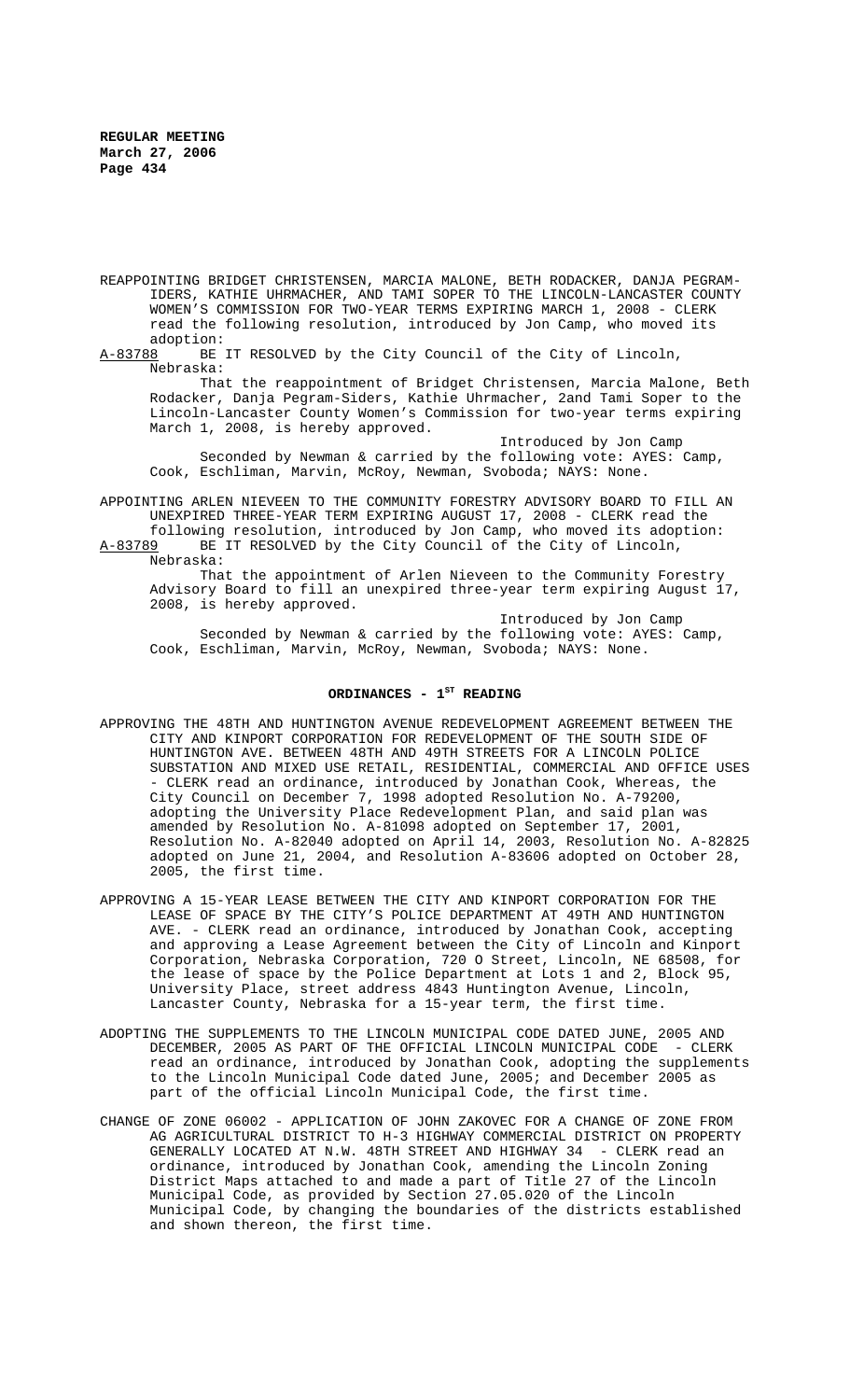- APPROVING THE SCHWORER CONDITIONAL ANNEXATION AND ZONING AGREEMENT BETWEEN THE CITY AND DENNIS SCHWORER, RELATING TO THE ANNEXATION OF APPROXIMATELY 11.19 ACRES OF PROPERTY GENERALLY LOCATED AT 33RD AND SUPERIOR STREETS - CLERK read an ordinance, introduced by Jonathan Cook, BE IT RESOLVED by the City Council of the City of Lincoln, Nebraska: That the agreement titled Schworer Conditional Annexation and Zoning Agreement, which is attached hereto, marked as Attachment "A" and made a part hereof by reference, between the City of Lincoln and Dennis R. Schworer, LLC, outlining certain conditions and understandings relating to the annexation of approximately 11.1877 acres of property generally located at 33<sup>rd</sup> and Superior Streets, is approved, the first time.
- ANNEXATION 05010 AMENDING THE LINCOLN CORPORATE LIMITS MAP BY ANNEXING APPROXIMATELY 11 ACRES OF PROPERTY GENERALLY LOCATED AT NORTH 33RD AND SUPERIOR STREETS - CLERK read an ordinance, introduced by Jonathan Cook, annexing and including the below described land as part of the City of Lincoln, Nebraska and amending the Corporate Limits Map attached to and made a part of Ordinance No. 18208, to reflect the extension of the corporate limits boundary of the City of Lincoln, Nebraska established and shown thereon, the first time.
- CHANGE OF ZONE 05029 APPLICATION OF DENNIS R. SCHWORER LLC FOR A CHANGE OF ZONE FROM R-3 RESIDENTIAL DISTRICT TO H-3 HIGHWAY COMMERCIAL DISTRICT ON PROPERTY GENERALLY LOCATED AT NORTH 33RD AND SUPERIOR STREETS - CLERK read an ordinance, introduced by Jonathan Cook, amending the Lincoln Zoning District Maps attached to and made a part of Title 27 of the Lincoln Municipal Code, as provided by Section 27.05.020 of the Lincoln Municipal Code, by changing the boundaries of the districts established and shown thereon, the first time.
- APPROVING A CONDITIONAL ZONING AGREEMENT BETWEEN B&J PARTNERSHIP AND THE CITY TO PREVENT SPECIFIC USES FOR THE DEVELOPMENT ASSOCIATED WITH A CHANGE OF ZONE FROM R-5 RESIDENTIAL TO B-3 COMMERCIAL ON PROPERTY GENERALLY LOCATED AT 15TH STREET AND SOUTH STREET - CLERK read an ordinance, introduced by Jonathan Cook, BE IT RESOLVED by the City Council of the City of Lincoln, Nebraska: That the agreement titled Development and Conditional Zoning Agreement, which is attached hereto, marked as Attachment "A" and made a part hereof by reference, between the City of Lincoln and B&J Partnership, for a change of zone from R-5 Residential District to B-3 Commercial District to prevent specific uses for the development associated with a change of zone on the property generally located at  $15^{\text{th}}$  Street and South Street, is hereby approved, the first time.
- CHANGE OF ZONE 06013 APPLICATION OF B&J PARTNERSHIP FOR A CHANGE OF ZONE FROM R-5 RESIDENTIAL DISTRICT TO B-3 COMMERCIAL DISTRICT ON PROPERTY GENERALLY LOCATED AT 15TH AND SOUTH STREETS - CLERK read an ordinance, introduced by Jonathan Cook, amending the Lincoln Zoning District Maps attached to and made a part of Title 27 of the Lincoln Municipal Code, as provided by Section 27.05.020 of the Lincoln Municipal Code, by changing the boundaries of the districts established and shown thereon, the first time.

# ORDINANCES - 3<sup>RD</sup> READING

CHANGE OF ZONE 04005 - APPLICATION OF THE SOUTHEAST RURAL FIRE DEPARTMENT FOR A CHANGE OF ZONE FROM AGR AGRICULTURAL RESIDENTIAL DISTRICT TO P PUBLIC USE DISTRICT ON PROPERTY GENERALLY LOCATED AT 7700 PINE LAKE ROAD CLERK read an ordinance, introduced by Patte Newman, amending the Lincoln Zoning District Maps attached to and made a part of Title 27 of the Lincoln Municipal Code, as provided by Section 27.05.020 of the Lincoln Municipal code, by changing the boundaries of the districts established and shown thereon, the third time.<br>NEWMAN Moved to pass the ordinance as read.

NEWMAN Moved to pass the ordinance as read. Seconded by Marvin & carried by the following vote: AYES: None; NAYS: Camp, Cook, Eschliman, Marvin, McRoy, Newman, Svoboda. The ordinance, having **LOST**, was assigned the File **#38-4517** & was placed on file in the Office of the City Clerk.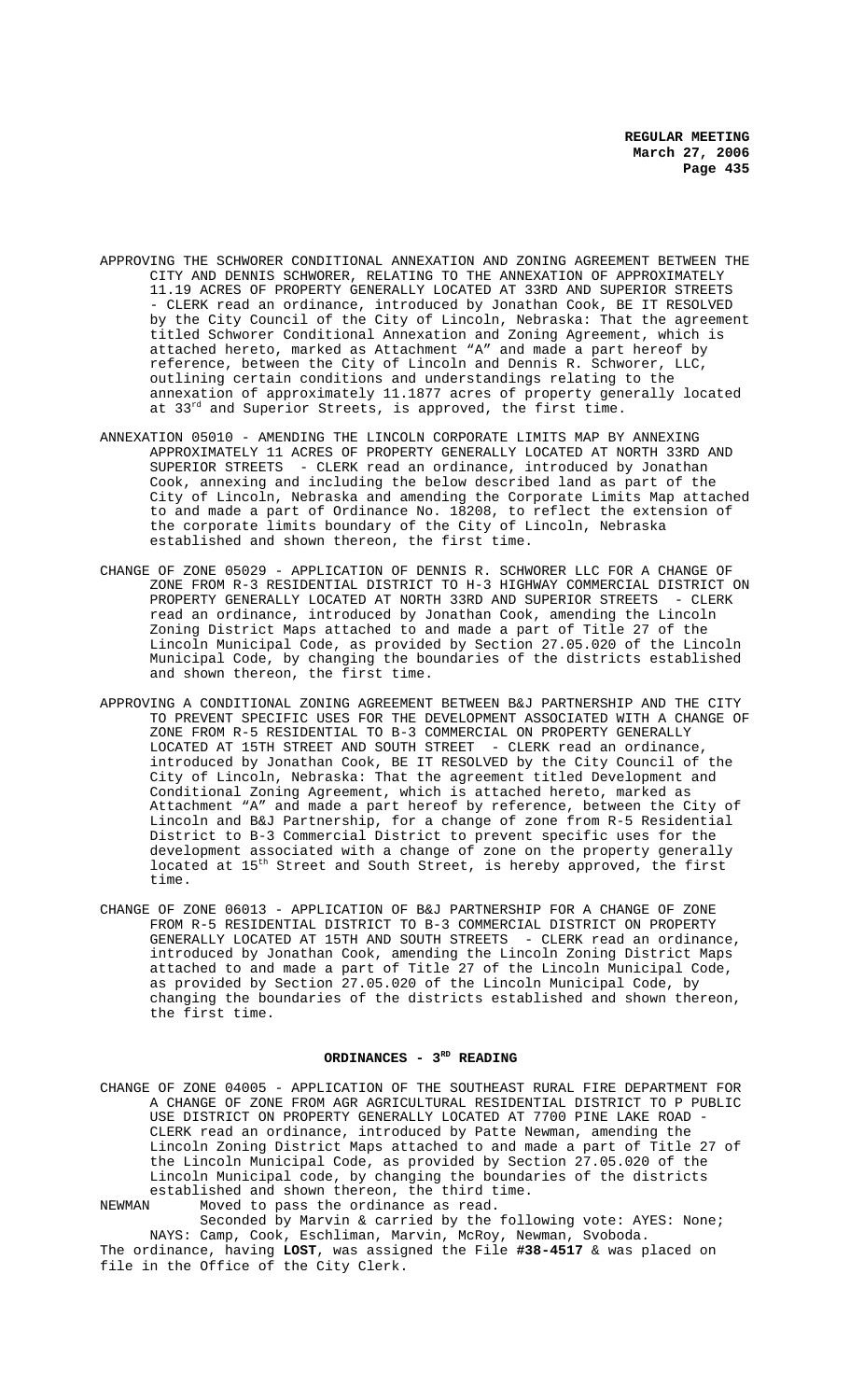CHANGE OF ZONE 06007 - APPLICATION OF WILLIAM A. PETERSON FOR A CHANGE OF ZONE FROM AG AGRICULTURAL DISTRICT TO AGR AGRICULTURAL RESIDENTIAL DISTRICT ON PROPERTY GENERALLY LOCATED AT THE NORTHEAST CORNER OF 84TH STREET AND WAVERLY ROAD RALLY LOCATED AT THE NORTHEAST CORNER OF 84TH STREET AND WAVERLY ROAD - CLERK read an ordinance, introduced by Patte Newman, amending the Lincoln Zoning District Maps attached to and made a part of Title 27 of the Lincoln Municipal Code, as provided by Section 27.05.020 of the Lincoln Municipal Code, by changing the boundaries of the districts established and shown thereon, the third time.

NEWMAN Moved to pass the ordinance as read. Seconded by Eschliman & carried by the following vote: AYES: Camp,

Cook, Eschliman, Marvin, McRoy, Newman, Svoboda; NAYS: None. The ordinance, being numbered **#18689**, is recorded in Ordinance Book #25, Page

CHANGE OF ZONE 06010 - APPLICATION OF HOLDREGE INVESTORS AND UNIVERSITY PARK CONGREGATION OF JEHOVAH'S WITNESSES FOR A CHANGE OF ZONE FROM O-3 OFFICE PARK DISTRICT TO B-2 PLANNED NEIGHBORHOOD BUSINESS DISTRICT ON PROPERTY GENERALLY LOCATED AT 84TH AND HOLDREGE STREETS - CLERK read an ordinance, introduced by Patte Newman, amending the Lincoln Zoning District Maps attached to and made a part of Title 27 of the Lincoln Municipal Code, as provided by Section 27.05.020 of the Lincoln Municipal Code, by changing the boundaries of the districts established and shown thereon, the third time.<br>NEWMAN Moved to pass the ordinance

Moved to pass the ordinance as read. Seconded by Eschliman & carried by the following vote: AYES: Camp, Cook, Eschliman, Marvin, McRoy, Newman, Svoboda; NAYS: None. The ordinance, being numbered **#18690**, is recorded in Ordinance Book #25, Page

ANNEXATION 05019 - AMENDING THE LINCOLN CORPORATE LIMITS MAP BY ANNEXING APPROXIMATELY 41.7 ACRES OF PROPERTY GENERALLY LOCATED AT HIGHWAY 34 AND FALLBROOK BOULEVARD. (RELATED ITEMS: 06-30, 06-31) - CLERK read an ordinance, introduced by Patte Newman, annexing and including the below described land as part of the City of Lincoln, Nebraska and amending the Corporate Limits Map attached to and made a part of Ordinance No. 18208, to reflect the extension of the corporate limits boundary of the City of Lincoln, Nebraska established and shown thereon, the third time.<br>NEWMAN Moved to pass the ordinance as read.

Moved to pass the ordinance as read. Seconded by Marvin & carried by the following vote: AYES: Camp, Cook, Eschliman, Marvin, McRoy, Newman, Svoboda; NAYS: None. The ordinance, being numbered **#18691**, is recorded in Ordinance Book #25, Page

CHANGE OF ZONE 05085 - APPLICATION OF NEBCO, INC. FOR A CHANGE OF ZONE FROM AG AGRICULTURAL DISTRICT TO R-3 RESIDENTIAL DISTRICT PUD, FROM R-3 RESIDENTIAL DISTRICT TO R-3 RESIDENTIAL DISTRICT PUD, FROM O-3 OFFICE PARK DISTRICT TO O-3 OFFICE PARK DISTRICT PUD, FROM B-2 PLANNED NEIGHBORHOOD BUSINESS DISTRICT TO B-2 PLANNED NEIGHBORHOOD BUSINESS DISTRICT PUD, AND FROM R-3 RESIDENTIAL DISTRICT TO B-2 PLANNED NEIGHBORHOOD BUSINESS DISTRICT PUD, ON PROPERTY GENERALLY LOCATED AT HIGHWAY 34 AND FALLBROOK BOULEVARD, FOR A PLANNED UNIT DEVELOPMENT DISTRICT DESIGNATION OF SAID PROPERTY; AND FOR APPROVAL OF A DEVELOPMENT PLAN WHICH PROPOSES MODIFICATIONS TO THE ZONING ORDINANCE, LAND SUBDIVISION ORDINANCE AND CITY OF LINCOLN DESIGN STANDARDS TO ALLOW APPROXIMATELY 1,767 DWELLING UNITS AND APPROXIMATELY 680,000 SQUARE FEET OF COMMERCIAL USES. (RELATED ITEMS: 06-30, 06-31) - CLERK read an ordinance, introduced by Patte Newman, amending the Lincoln Zoning District Maps attached to and made a part of Title 27 of the Lincoln Municipal Code, as provided by Section 27.05.020 of the Lincoln Municipal Code, by changing the boundaries of the districts established and shown thereon, the third time.<br>NEWMAN Moved to pass the ordinance

Moved to pass the ordinance as read. Seconded by McRoy & carried by the following vote: AYES: Camp, Cook, Eschliman, Marvin, McRoy, Newman, Svoboda; NAYS: None. The ordinance, being numbered **#18692**, is recorded in Ordinance Book #25, Page

AMENDING THE LINCOLN MUNICIPAL CODE BY ADDING A NEW CHAPTER 24.42 TO ADOPT REQUIREMENTS FOR THE INSPECTION OF ON-SITE WATER SUPPLY SYSTEMS AND ON-SITE WASTEWATER TREATMENT SYSTEMS PRIOR TO THE SALE, TRANSFER, OR CONVEYANCE OF PROPERTY - CLERK read an ordinance, introduced by Patte Newman, amending Title 24 of the Lincoln Municipal Code, Plumbing and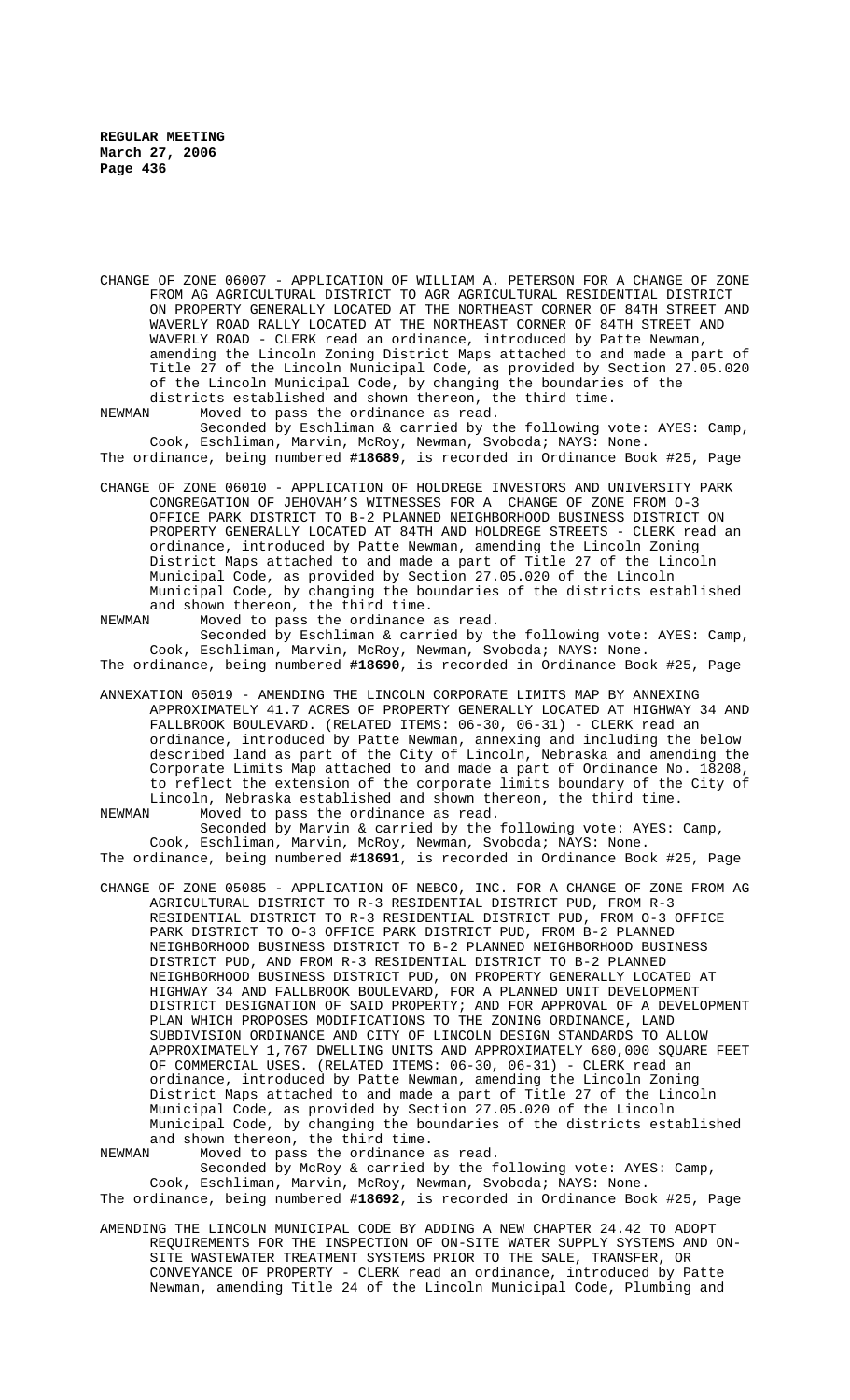Sewers, to regulate on-site systems to include on-site water supply systems and on-site wastewater treatment systems prior to the sale, transfer, or conveyance of property within the City of Lincoln and the three mile area by adding a new section numbered 24.42.010 to establish the purpose of this ordinance; adding a new section numbered 24.42.020 to define terms used in the ordinance; adding a new section numbered 24.42.030 to require inspections of on-site systems prior to the sale, transfer, or conveyance of property and exceptions to the inspection requirements; adding a new section numbered 24.42.040 to define the inspection requirements of on-site wastewater treatment systems; adding a new section numbered 24.42.050 to define inspection of on-site water supply systems; adding a new section numbered 24.42.060 to define the requirements of inspection reports; adding a new section numbered 24.42.070 to identify the review of the inspection reports and issuance of determination letters; adding a new section numbered 24.42.080 to allow entry for purposes of inspection and enforcement; adding a new section numbered 24.42.090 to create Property Transfer Inspector permits; adding new section numbered 24.42.100 to require Property Transfer Inspectors to maintain insurance; adding a new section numbered 24.42.110 to create permit fees and inspection report review fees; adding a new section numbered 24.42.120 to require a person to have a permit in order to do inspections; adding new section numbered 24.42.130 to establish the procedures for suspension or revocation of a permit; adding a new section numbered 24.42.140 to establish the procedures for the reinstatement of a suspended or revoked permit; adding a new section numbered 24.42.150 to establish enforcement hearings; adding a new section numbered 24.42.160 to establish notice and service provisions; adding a new section numbered 24.42.170 to provide penalties for violations of this chapter; adding a new section numbered 24.42.180 to protect other sections should one section become invalid; and adding a new section numbered 24.42.190 to state the effective date of the ordinance and to provide an effective date for penalties against an owner of an on-site system, the third time.

NEWMAN Moved to pass the ordinance as read. Seconded by McRoy & carried by the following vote: AYES: Camp, Cook, Eschliman, Marvin, McRoy, Newman, Svoboda; NAYS: None. The ordinance, being numbered **#18693**, is recorded in Ordinance Book #25, Page

## **REGISTERED TO SPEAK SESSION - NONE**

**OPEN MICROPHONE SESSION - NONE**

#### **MISCELLANEOUS BUSINESS**

#### **PENDING -**

CAMP Moved to extend the Pending List to April 3, 2006. Seconded by McRoy & carried by the following vote: AYES: Camp, Cook, Eschliman, Marvin, McRoy, Newman, Svoboda; NAYS: None.

#### **UPCOMING RESOLUTIONS -**

CAMP Moved to approve the resolutions to have Public Hearing on April 3, 2006. Seconded by McRoy & carried by the following vote: AYES: Camp, Cook, Eschliman, Marvin, McRoy, Newman, Svoboda; NAYS: None.

### **ADJOURNMENT 8:29 P.M.**

CAMP Moved to adjourn the City Council meeting of March 27, 2006. Seconded by McRoy & carried by the following vote: AYES: Camp, Cook, Eschliman, Marvin, McRoy, Newman, Svoboda; NAYS: None. So ordered.